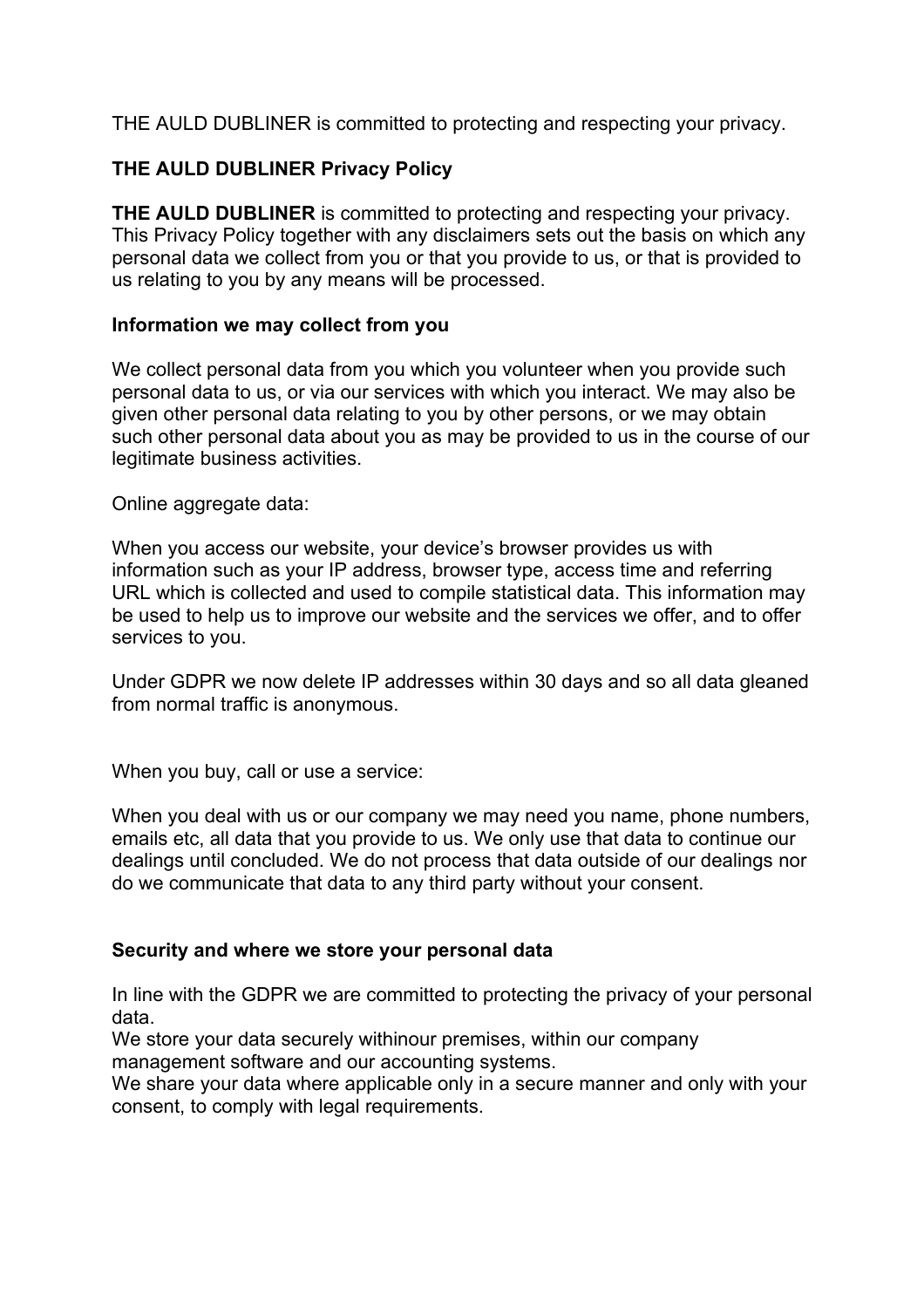#### **Uses made of your personal data**

We may use your data to send you information relating to our services, events and products which may be of interest to you. If you do not want us to use your data in this way, please notify us to that effect. Also to carry out our obligations arising from any contracts entered into between you and us.

We keep your Data for varying periods according to our **Data Retention Schedule** and in line with relevant legislation and recommendations.

#### **Links to other sites**

Our website may, from time to time, contain links to and from other websites. If you follow a link to any of those websites, please note that those websites have their own privacy policies and that we do not accept any responsibility or liability for those policies. Please check those policies before you submit any data to those websites.

### **Protection of the privacy of personal information**

In order to protect the privacy of personal information, THE AULD DUBLINER takes all due care to protect personal information it holds from any loss, unauthorised access, modification, use, disclosure and disposal

• has in place a **Data Protection Breach Policy** which will be used to investigate fully any potential data protection breaches

• has in place appropriate staff training to ensure that all staff involved in processes which handle personal information are aware of their responsibilities in relation to the safeguarding and handling of personal information

- only uses personal data for the purposes for which it was collected.
- is subject to the Data Protection Acts 1988 and 2003
- is subject to the Freedom of Information Act 2014

#### **Your rights**

As an individual, under EU law you have certain rights to apply to us to provide information or make amendments to how we process data relating to you. These rights apply in certain circumstances and are set out below: -

- 1. The right to access data relating to you ('access right').
- 2. the right to rectify/correct data relating to you ('right to rectification')